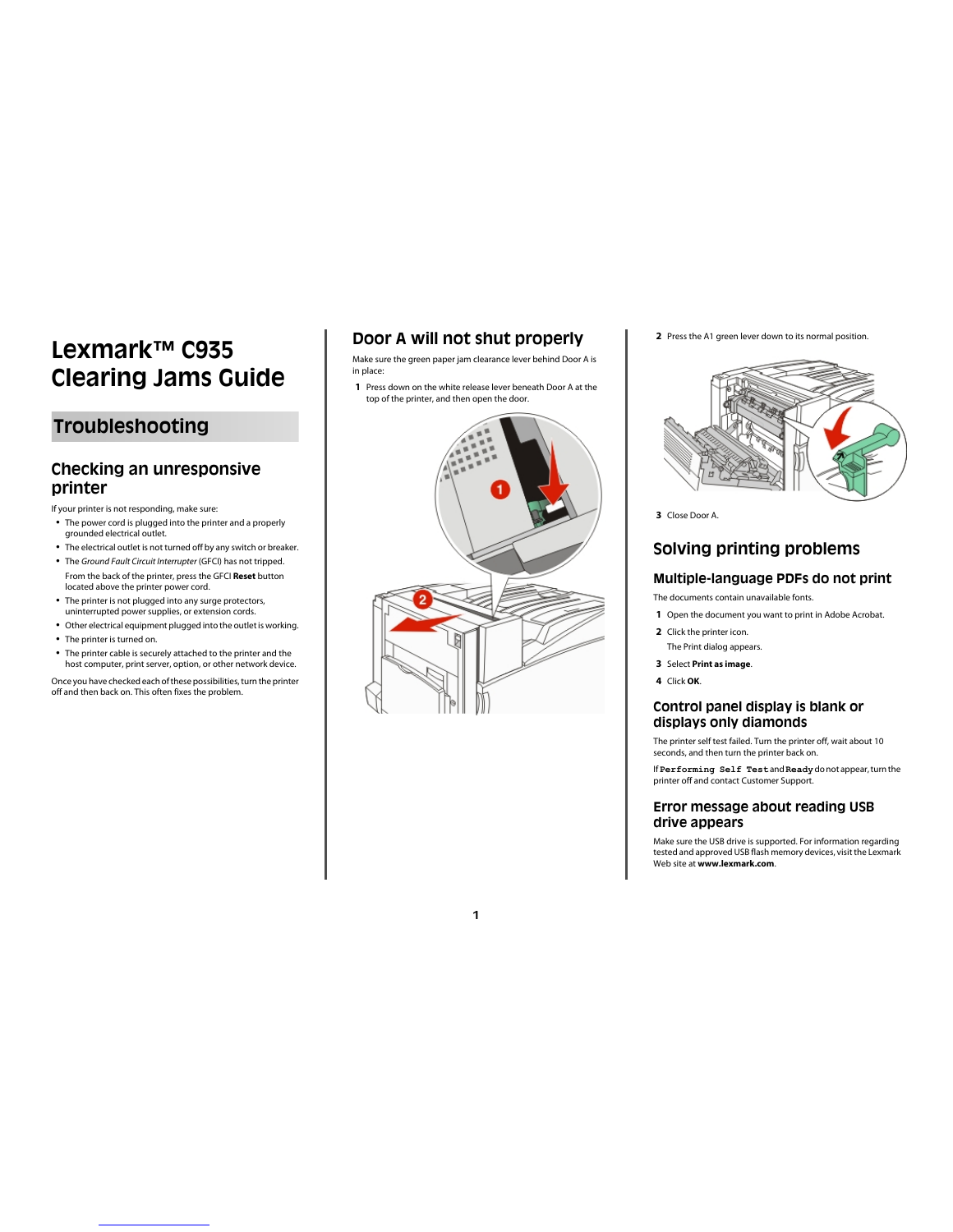### **Jobs do not print**

These are possible solutions. Try one or more of the following:

### **MAKE SURE THE PRINTER IS READY TO PRINT**

Make sure **Ready** or **Power Saver** appears on the display before sending a job to print. Press  $\mathcal Q$  to return the printer to the **Ready** state.

#### **CHECK TO SEE IF THE STANDARD EXIT BIN IS FULL**

Remove the stack of paper from the standard exit bin, and then  $pres(\vec{\theta})$ .

#### **CHECK TO SEE IF THE PAPER TRAY IS EMPTY**

Load paper in the tray.

### **MAKE SURE THE CORRECT PRINTER SOFTWARE IS INSTALLED**

- **•** Verify that you are using the correct printer software.
- **•** If you are using a USB port, make sure you are running Windows Vista, Windows XP, Windows Server 2003, Windows 2000/98/Me and using compatible printer software.

### **MAKE SURE THE INTERNAL PRINT SERVER IS INSTALLED PROPERLY AND WORKING**

- **•** Make sure the internal print server is properly installed and that the printer is connected to the network. For more information about installing a network printer, click **View User's Guide and Documentation** on the *Software and Documentation* CD.
- **•** Print a network setup page and check that the status shows **Connected**. If the status is **Not Connected**, check the network cables, and then try printing the network setup page again. Contact your system support person to make sure the network is functioning correctly.

Copies of the printer software are also available on the Lexmark Web site at **www.lexmark.com**.

### **MAKE SURE YOU ARE USING A RECOMMENDED USB, SERIAL, OR ETHERNET CABLE**

For more information, visit the Lexmark Web site at **www.lexmark.com**.

#### **MAKE SURE PRINTER CABLES ARE SECURELY CONNECTED**

Check the cable connections to the printer and print server to make sure they are secure.

For more information, see the setup documentation that came with the printer.

### **Confidential and other held jobs do not print**

These are possible solutions. Try one or more of the following:

#### **HAS <sup>A</sup> FORMATTING ERROR OCCURRED?**

If so, delete the job and try printing it again. Only part of the job may print.

#### **MAKE SURE THE PRINTER HAS SUFFICIENT MEMORY**

Free up additional printer memory by scrolling through the list of held jobs and deleting some of them.

#### **CHECK TO SEE IF THE PRINTER HAS RECEIVED INVALID DATA**

Delete invalid jobs.

### **Job takes longer than expected to print**

These are possible solutions. Try one or more of the following:

#### **REDUCE THE COMPLEXITY OF THE PRINT JOB**

Eliminate the number and size of fonts, the number and complexity of images, and the number of pages in the job.

### **CHANGE THE PAGE PROTECT SETTING TO OFF**

- **1** From the control panel, press ...
- **2** Press  $\blacktriangledown$  until  $\blacktriangledown$  **Settings** appears, and then press  $\varnothing$ .
- **3** Press **v** until **Setup Menu** appears, and then press .
- **4** Press **v** until **Print Recovery** appears, and then  $pres(\vec{v})$ .
- **5** Press **v** until **Page Protect** appears, and then press .
- **6** Press  $\nabla$  until  $\sqrt{\text{off}}$  appears, and then press  $\mathcal{D}$ .

### **Job prints from the wrong tray or on the wrong paper**

#### **CHECK THE PAPER TYPE SETTING**

Make sure the Paper Type setting matches the paper loaded in the tray.

### **Incorrect characters print**

Make sure the printer is not in Hex Trace mode. If **Ready Hex** appears on the display, you must exit Hex Trace mode before you can print your job. Turn the printer off and back on to exit Hex Trace mode.

### **Tray linking does not work**

**ARE THE SAME SIZE AND TYPE OF PAPER LOADED IN EACH TRAY?**

- **•** Load the same size and type of paper in each tray.
- **•** Move the paper guides to the correct positions for the paper size loaded in each tray.

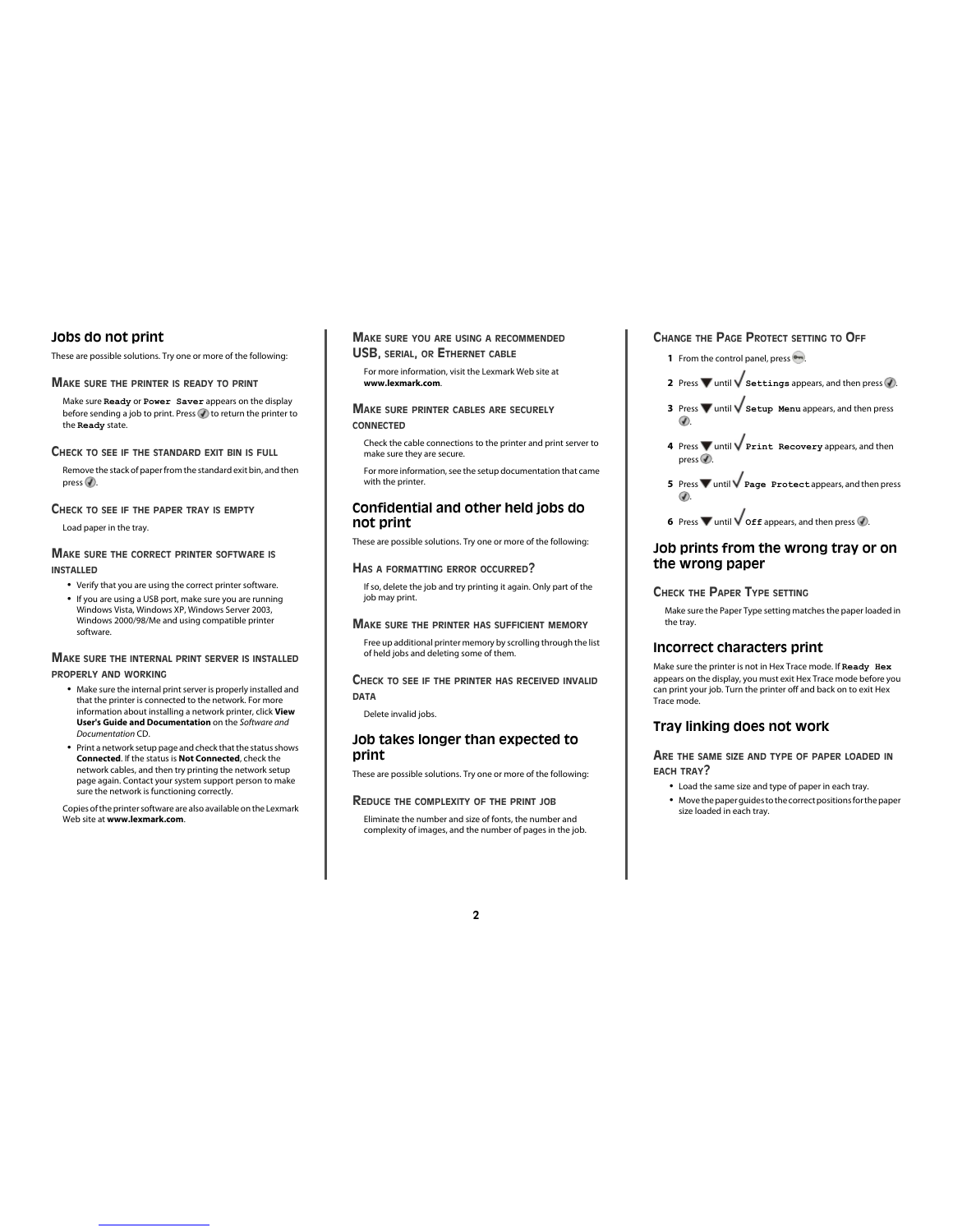### **ARE THE PAPER SIZE AND PAPER TYPE SETTINGS THE SAME FOR EACH TRAY?**

- **•** Print a menu settings page and compare the settings for each tray.
- **•** If necessary, adjust the settings from the Paper Size/Type menu.

**Note:** The multipurpose feeder does not automatically sense the paper size. You must set the size from the Paper Size/Type menu.

### **Large jobs do not collate**

These are possible solutions. Try one or more of the following:

#### **MAKE SURE COLLATE IS SET TO O<sup>N</sup>**

setting in the Finishing menu.

From the Finishing menu or Print Properties, set Collate to On. **Note:** Setting Collate to Off in the software overrides the

### **REDUCE THE COMPLEXITY OF THE PRINT JOB**

Reduce the complexity of the print job by eliminating the number and size of fonts, the number and complexity of images, and the number of pages in the job.

### **MAKE SURE THE PRINTER HAS ENOUGH MEMORY**

Add printer memory or an optional hard disk.

### **Unexpected page breaks occur**

Increase the Print Timeout value:

- **1** From the control panel, press ...
- **2** Press  $\nabla$  until  $\nabla$  **Settings** appears, and then press  $\mathcal{D}$ .
- **3** Press  $\blacktriangledown$  until  $\blacktriangle$  **Setup Menu** appears, and then press  $\blacktriangle$ .
- **4** Press  $\blacktriangledown$  until  $\sqrt{\mathtt{rimeouts}}$  appears, and then press  $\blacklozenge$ .
- **5** Press **v** until **V** Print Timeout appears, and then  $pres \circledR$ .
- **6** Press **v** until the desired value appears, and then press  $\mathcal{F}$ .

## **Solving option problems**

### **Option does not operate correctly or quits after it is installed**

These are possible solutions. Try one or more of the following:

#### **RESET THE PRINTER**

Turn the printer off, wait for about 10 seconds, and then turn the printer on.

### **CHECK TO SEE IF THE OPTION IS CONNECTED TO THE PRINTER**

- **1** Turn the printer off.
- **2** Unplug the printer.
- **3** Check the connection between the option and the printer.

#### **MAKE SURE THE OPTION IS INSTALLED**

Print a menu settings page and check to see if the option is listed in the Installed Options list. If the option is not listed, reinstall it.

### **MAKE SURE THE OPTION IS SELECTED**

From the program you are using, select the option. Mac OS 9 users should make sure the printer is set up in the Chooser.

### **Drawers**

#### **MAKE SURE THE PAPER IS LOADED CORRECTLY**

- **1** Open the paper tray.
- **2** Check for paper jams or misfeeds.
- **3** Make sure paper guides are aligned against the edges of the paper.

**3**

- **4** Make sure the paper tray closes properly.
- **5** Close the door.

#### **RESET THE PRINTER**

Turn the printer off. Wait 10 seconds. Turn the printer back on.

#### **Finisher**

If the finisher does not operate correctly, these are possible solutions. Try one or more of the following:

#### **MAKE SURE THE CONNECTION BETWEEN THE FINISHER AND THE PRINTER IS SECURE**

If the finisher is listed on the menu settings page, but paper jams when it exits the printer and enters the finisher, it may not be properly installed. Reinstall the finisher. For more information, see the hardware setup documentation that shipped with the finisher.

### **MAKE SURE YOU ARE USING <sup>A</sup> PAPER SIZE THAT IS COMPATIBLE WITH THE FINISHER EXIT BINS**

For more information about supported paper sizes, click **View User's Guide and Documentation** on the *Software and Documentation* CD.

### **Flash memory card**

Make sure the flash memory card is securely connected to the printer system board.

### **Hard disk with adapter**

Make sure the hard disk is securely connected to the printer system board.

### **Internal print server**

If the internal print server does not operate correctly, these are possible solutions. Try one or more of the following:

### **CHECK THE PRINT SERVER CONNECTIONS**

- **•** Make sure the internal print server is securely attached to the printer system board.
- **•** Make sure you are using the correct (optional) cable and that it is securely connected.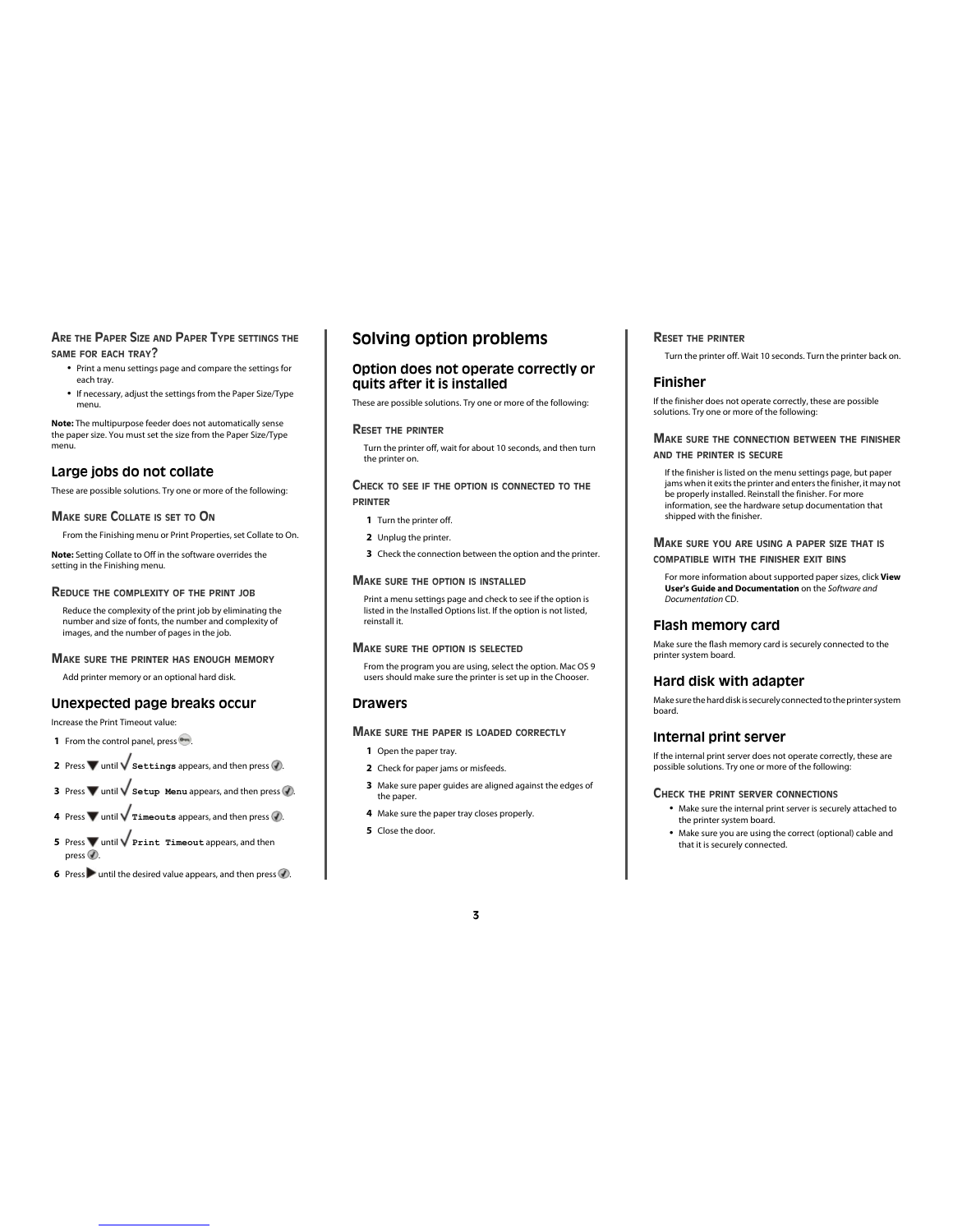#### **MAKE SURE THE NETWORK SOFTWARE IS CONFIGURED CORRECTLY**

For information about installing software for network printing, click **View User's Guide and Documentation** on the *Software and Documentation* CD.

### **Memory card**

Make sure the memory card is securely connected to the printer system board.

### **USB/parallel interface card**

Check the USB/parallel interface card connections:

- **•** Make sure the USB/parallel interface card is securely connected to the printer system board.
- **•** Make sure you are using the correct cable and that it is securely connected.

# **Solving paper feed problems**

### **Paper frequently jams**

These are possible solutions. Try one or more of the following:

#### **CHECK THE PAPER**

Use recommended paper and other specialty media. For more information, see the chapter about paper and specialty media guidelines.

### **MAKE SURE THERE IS NOT TOO MUCH PAPER IN THE PAPER TRAY**

Make sure the stack of paper you load does not exceed the maximum stack height indicated in the tray or on the multipurpose feeder.

#### **CHECK THE PAPER GUIDES**

Move the guides in the tray to the correct positions for the paper size loaded.

### **HAS THE PAPER ABSORBED MOISTURE DUE TO HIGH HUMIDITY?**

- **•** Load paper from a fresh package.
- **•** Store paper in its original wrapper until you use it.

### **Print jobs are not routed to the booklet-maker bin**

These are possible solutions. Try one or more of the following:

#### **CHECK THE PAPER**

Make sure the paper is loaded in a 520-sheet tray or the multipurpose feeder. If the paper is loaded in the multipurpose feeder, make sure it is loaded short-edge first.

**Note:** Do not load A4- or letter-size paper in the multipurpose feeder.



#### **I<sup>S</sup> THE LETTER- OR A4-SIZE PAPER LOADED IN <sup>A</sup> 520-SHEET TRAY?**

The finisher will not accept letter- or A4-size paper from the multipurpose feeder. Load letter- or A4-size paper in the short-edge orientation in a 520-sheet tray.

### **MAKE SURE THE PAPER SIZE IS SUPPORTED BY THE BOOKLET-MAKER BIN (BIN 2)**

Use one of the following paper sizes supported by Bin 2: A3, A4, B4, folio, legal, letter, or tabloid (11 x 17 in.).

### **Paper jam message remains after jam is cleared**

The paper path is not clear. Clear jammed paper from the entire paper path, and then press  $\mathcal Q$ .

### **Page that jammed does not reprint after you clear the jam**

In the Setup menu, Jam Recovery is set to Off. Set Jam Recovery to Auto or On:

- **1** Press ...
- **2** Press  $\blacktriangledown$  until  $\blacktriangledown$  **Settings** appears, and then press  $\heartsuit$ .
- **3** Press  $\blacktriangledown$  until  $\blacktriangledown$  **Setup Menu** appears, and then press  $\blacktriangleleft$ .
- **4** Press **v** until **V** Print Recovery appears, and then press .
- **5** Press **v** until **V** Jam Recovery appears, and then press .
- **6** Press  $\nabla$  until  $\nabla$  on or  $\nabla$  **Auto** appears, and then press  $\mathcal{D}$ .

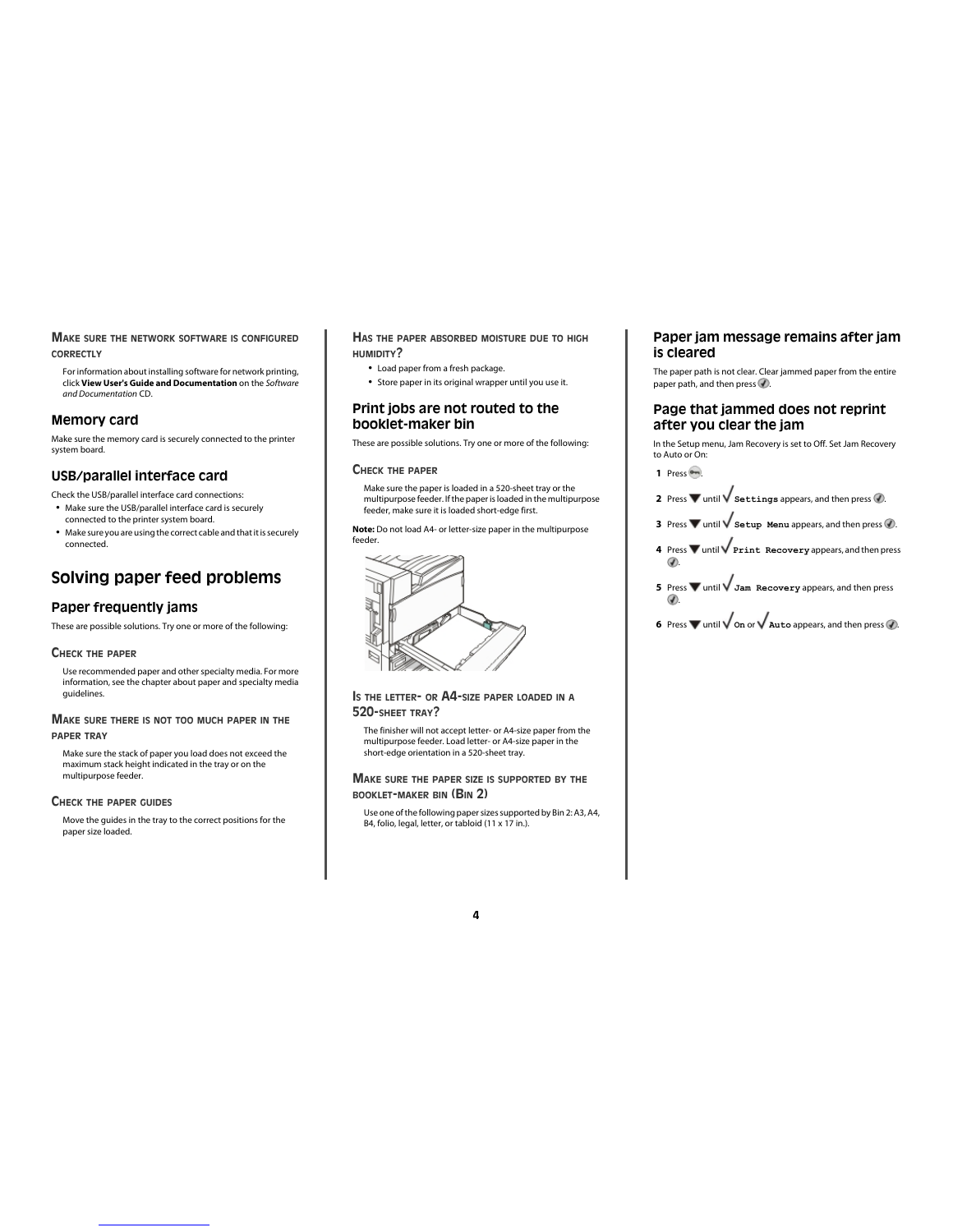# **Solving print quality problems**

The information in the following topics may help you solve print quality problems. If these suggestions do not correct the problem, contact Customer Support. You may have a printer part that requires adjustment or replacement.

### **Isolating print quality problems**

To help isolate print quality problems, print the print quality test pages:

- **1** Turn the printer off.
- **2** Load letter- or A4-size paper in the tray in the long-edge orientation.



- **3** From the control panel, press and hold  $\bigcirc$  and while turning the printer on.
- **4** Release both buttons when **Performing Self Test** appears.

The printer performs its power-on sequence, and then **Config Menu** appears.

**5** Press wuntil  $\sqrt{Prt}$  Quality Pgs appears, and then  $pres \circledR$ .

The pages are formatted. **Printing Quality Test Pages** appears, and then the pages print. The message remains on the display until all the pages print.

**6** After the print quality test pages print, press  $\blacktriangledown$  until  $\blacktriangledown$  **Exit Config Menu** appears, and then press ...

### **Blank pages**



The printer may need to be serviced. For more information, contact Customer Support.

### **Characters have jagged or uneven edges**



If you are using downloaded fonts, verify that the fonts are supported by the printer, the host computer, and the software program.

### **Clipped images**

These are possible solutions. Try one or more of the following:

### **CHECK THE PAPER GUIDES**

Move the guides in the tray to the correct positions for the paper size loaded.

#### **CHECK THE PAPER SIZE SETTING**

Make sure the Paper Size setting matches the paper loaded in the tray.

### **Dark lines**



One or more of the photoconductors may be defective.

If an **84 Color pc unit life warning**, **84 Black pc unit life warning**, **84 Replace color pc units**, or **84 Replace black pc unit** message appears, replace the photoconductor(s).

### **Gray background**



### **REDUCE THE TONER DARKNESS SETTING**

From Print Properties, select a different Toner Darkness setting before sending the job to print.

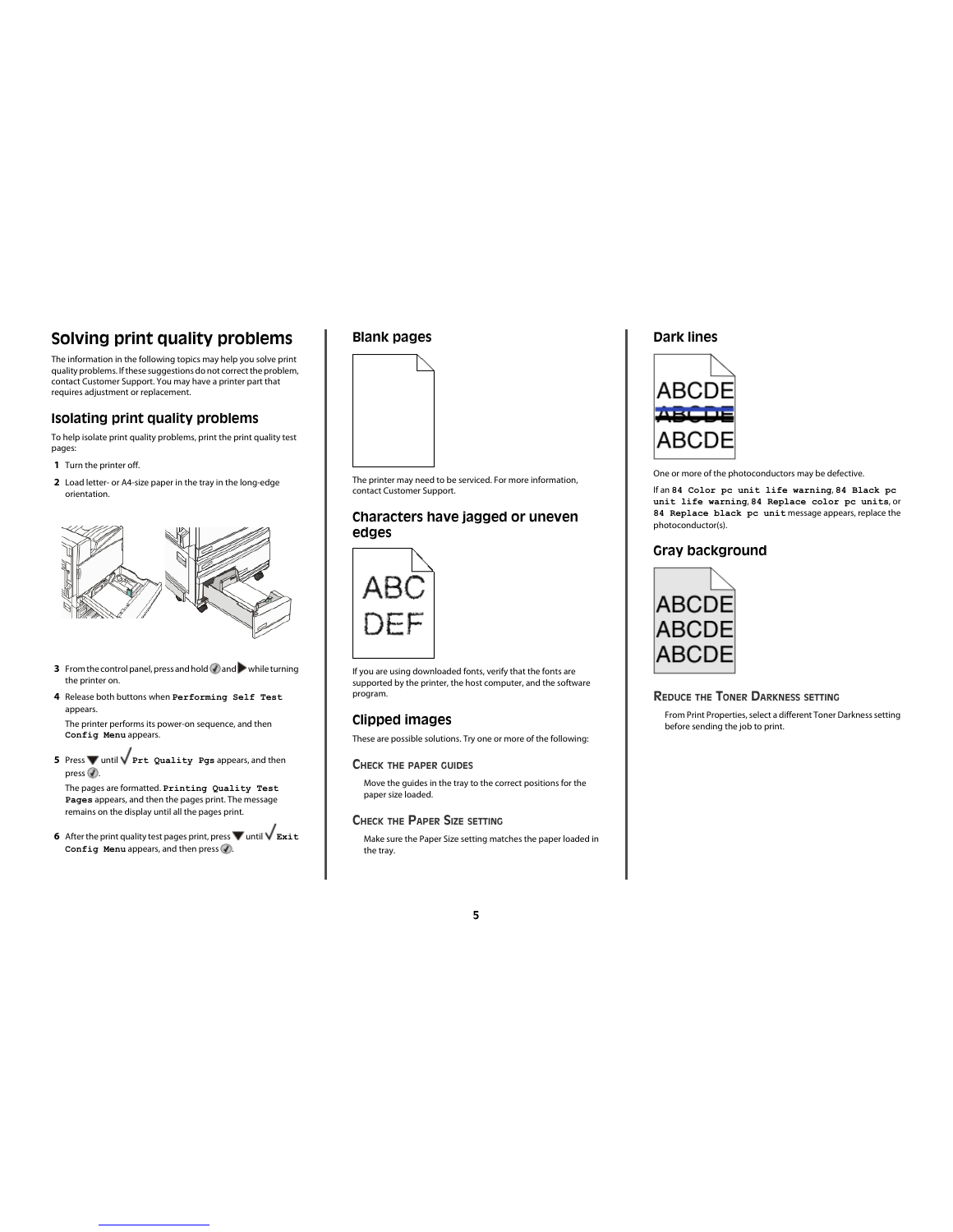### **Incorrect margins**



#### **CHECK THE PAPER GUIDES**

Move the guides in the tray to the correct positions for the paper size loaded.

### **CHECK THE PAPER SIZE SETTING**

Make sure the Paper Size setting matches the paper loaded in the tray.

### **CHECK THE PAGE SIZE SETTING**

Before sending the job to print, specify the correct page size in Print Properties or the software program.

### **Light colored line, white line, or incorrectly colored line**



These are possible solutions. Try one or more of the following:

### **CLEAN THE PRINTHEAD LENSES**

The printhead lenses may be dirty.

### **A TONER CARTRIDGE MAY BE DEFECTIVE** Replace the defective toner cartridge.

# **ARE THE PHOTOCONDUCTORS DEFECTIVE?**

Replace the photoconductor(s).

**Note:** The printer has four photoconductors: cyan, magenta, yellow, and black. The cyan, magenta, and yellow photoconductors must all be replaced at the same time. The black photoconductor can be replaced separately.

### **Paper curl**

These are possible solutions. Try one or more of the following:

#### **CHECK THE PAPER TYPE SETTING**

Make sure the Paper Type setting matches the paper loaded in the tray.

### **HAS THE PAPER ABSORBED MOISTURE DUE TO HIGH HUMIDITY?**

- **•** Load paper from a fresh package.
- **•** Store paper in its original wrapper until you use it.

### **Print irregularities**



These are possible solutions. Try one or more of the following:

#### **HAS PAPER ABSORBED MOISTURE DUE TO HIGH HUMIDITY?**

- **•** Load paper from a fresh package.
- **•** Store paper in its original wrapper until you use it.

### **CHECK THE PAPER TYPE SETTING**

Make sure the Paper Type setting matches the paper loaded in the tray.

#### **CHECK THE PAPER**

Avoid textured paper with rough finishes.

#### **I<sup>S</sup> THE TONER LOW?**

When 88 <color> toner low appears, order a new cartridge.

### **Print is too dark**



These are possible solutions. Try one or more of the following:

#### **CHECK THE DARKNESS, BRIGHTNESS, AND CONTRAST SETTINGS**

- The Toner Darkness setting is too dark, the RGB Brightness setting is too dark, or the RGB Contrast setting is too high. **•** From Print Properties, change these settings.
- 
- **Note:** This solution applies to Windows users only.
- **•** From the Quality menu, change these settings.

### **A TONER CARTRIDGE MAY BE DEFECTIVE**

Replace the toner cartridge.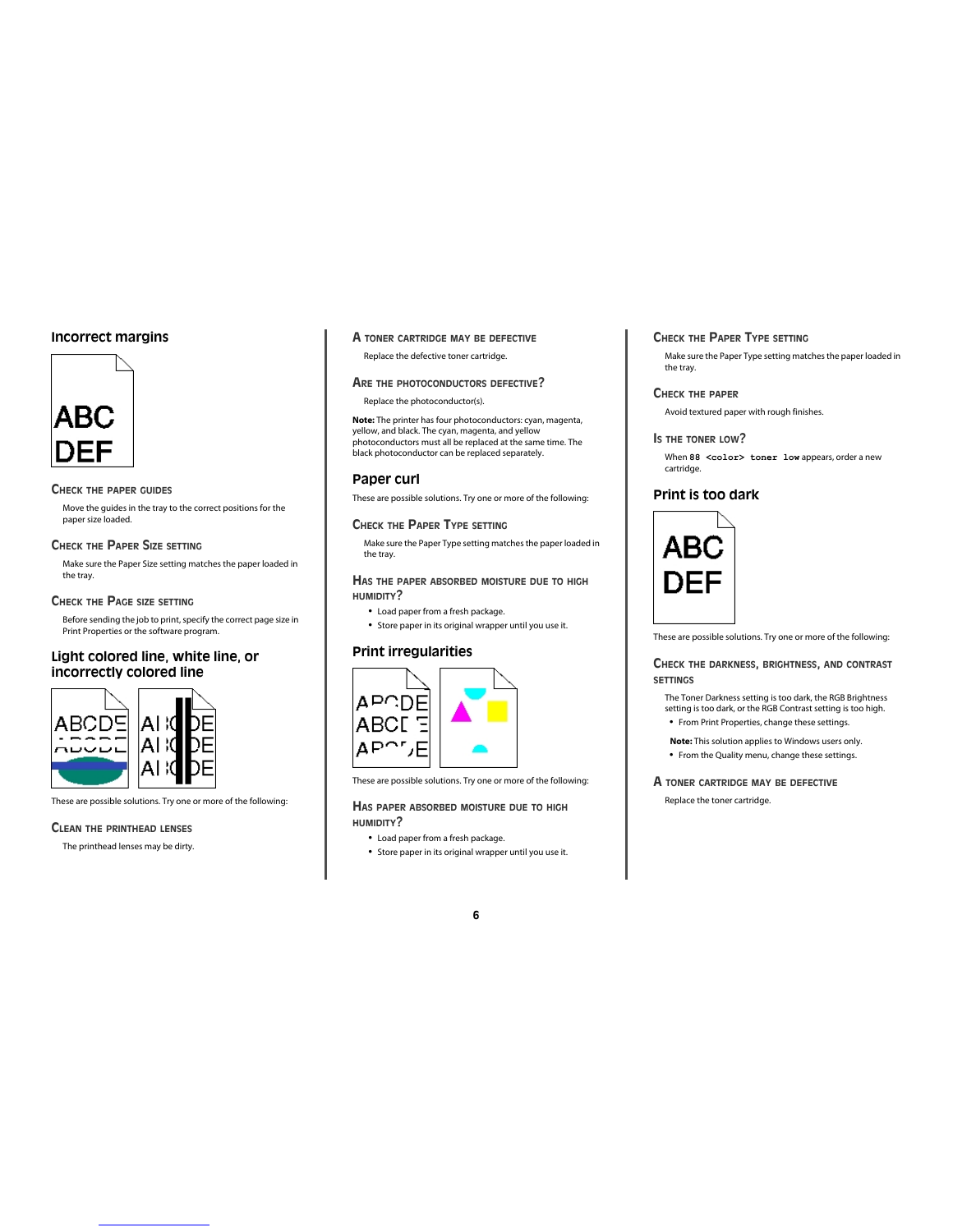### **Print is too light**



These are possible solutions. Try one or more of the following:

### **CHECK THE DARKNESS, BRIGHTNESS, AND CONTRAST SETTINGS**

The Toner Darkness setting is too dark, the RGB Brightness setting is too dark, or the RGB Contrast setting is too high. **•** From Print Properties, change these settings.

**Note:** This solution applies to Windows users only.

**•** From the Quality menu, change these settings.

### **HAS THE PAPER ABSORBED MOISTURE DUE TO HIGH HUMIDITY?**

- **•** Load paper from a fresh package.
- **•** Store paper in its original wrapper until you use it.

#### **CHECK THE PAPER**

Avoid textured paper with rough finishes.

### **CHECK THE PAPER TYPE SETTING**

Make sure the Paper Type setting matches the paper loaded in the tray.

### **MAKE SURE COLOR SAVER IS SET TO OFF**

Color Saver may be set to On.

### **IS THE TONER LOW?**

When 88 <color> toner low appears, order a new cartridge.

### **A TONER CARTRIDGE MAY BE DEFECTIVE** Replace the toner cartridge.

### **Repeating defects**



### **D<sup>O</sup> MARKS OCCUR REPEATEDLY ONLY IN ONE COLOR AND MULTIPLE TIMES ON <sup>A</sup> PAGE?**

Replace the photoconductor(s) if the defects occur every:

- **•** 44 mm (1.7 in.)
- **•** 94 mm (3.7 in.)

**Note:** The printer has four photoconductors: cyan, magenta, yellow, and black. The cyan, magenta, and yellow photoconductors must all be replaced at the same time. The black photoconductor can be replaced separately.

### **Skewed print**

#### **CHECK THE PAPER GUIDES**

Move the guides in the tray to the correct positions for the move are garacom

### **CHECK THE PAPER**

Make sure you are using paper that meets the printer specifications.

### **Solid color pages**



The printer may need to be serviced. For more information, contact Customer Support.

### **Toner fog or background shading appears on the page**

#### **A TONER CARTRIDGE MAY BE DEFECTIVE**

Replace the toner cartridge.

### **ARE THE PHOTOCONDUCTORS WORN OR DEFECTIVE?**

Replace the photoconductor(s).

**Note:** The printer has four photoconductors: cyan, magenta, yellow, and black. The cyan, magenta, and yellow photoconductors must all be replaced at the same time. The black photoconductor can be replaced separately.

#### **I<sup>S</sup> THERE TONER IN THE PAPER PATH?**

Contact Customer Support.

### **Toner rubs off**

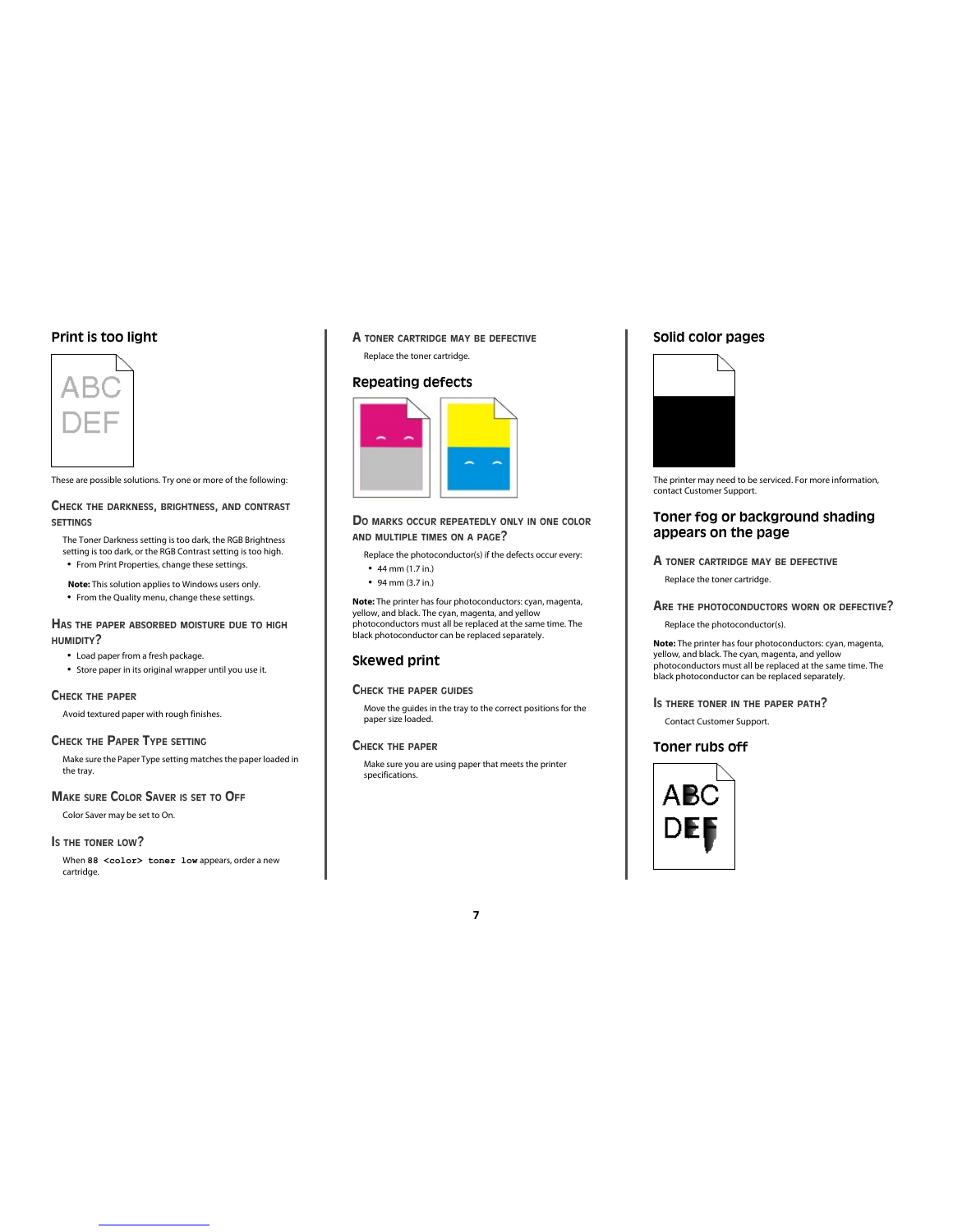These are possible solutions. Try one or more of the following:

#### **CHECK THE PAPER TYPE SETTING**

Make sure the Paper Type setting matches the paper loaded in the tray.

#### **CHECK THE PAPER TEXTURE SETTING**

Make sure the Paper Texture setting matches the paper loaded in the tray.

### **Toner specks**



These are possible solutions. Try one or more of the following:

# **A TONER CARTRIDGE MAY BE DEFECTIVE**

Replace the toner cartridge.

**I<sup>S</sup> THERE TONER IN THE PAPER PATH?** Contact Customer Support.

### **Transparency print quality is poor**

#### **CHECK THE TRANSPARENCIES**

Use only transparencies recommended by the printer manufacturer.

#### **CHECK THE PAPER TYPE SETTING**

Load transparencies, and make sure the Paper Type setting is set to Transparency.

### **Uneven print density**



Replace the photoconductor(s).

**Note:** The printer has four photoconductors: cyan, magenta, yellow, and black. The cyan, magenta, and yellow photoconductors must all be replaced at the same time. The black photoconductor can be replaced separately.

### **Solving color quality problems**

This section helps answer some basic color-related questions and describes how some of the features provided in the Quality Menu can be used to solve typical color problems.

#### **FAQ about color printing**

#### **What is RGB color?**

Red, green, and blue light can be added together in various amounts to produce a large range of colors observed in nature. For example, red and green can be combined to create yellow. Televisions and computer monitors create colors in this manner. RGB color is a method of describing colors by indicating the amount of red, green, or blue needed to produce a certain color.

#### **What is CMYK color?**

Cyan, magenta, yellow, and black inks or toners can be printed in various amounts to produce a large range of colors observed in nature. For example, cyan and yellow can be combined to create green. Printing presses, inkjet printers, and color laser printers create colors in this manner. CMYK color is a method of describing colors by indicating the amount of cyan, magenta, yellow, and black needed to reproduce a particular color.

#### **How is color specified in a document to be printed?**

Software programs typically specify document color using RGB or CMYK color combinations. Additionally, they allow users to

modify the color of each object in a document. For more information, see the software program Help topics.

#### **How does the printer know what color to print?**

When a user prints a document, information describing the type and color of each object is sent to the printer. The color information is passed through color conversion tables that translate the color into the appropriate amounts of cyan, magenta, yellow, and black toner needed to produce the desired color. The object information determines the application of color conversion tables. For example, it is possible to apply one type of color conversion table to text while applying a different color conversion table to photographic images.

#### **Should I use PostScript or PCL emulation printer software? What settings should I use for the best color?**

The PostScript driver is strongly recommended for best color quality. The default settings in the PostScript driver provide the preferred color quality for the majority of printouts.

#### **Why doesn't the printed color match the color I see on the computer screen?**

The color conversion tables used in Auto Color Correction mode generally approximate the colors of a standard computer monitor. However, because of technology differences that exist between printers and monitors, there are many colors that can also be affected by monitor variations and lighting conditions. For recommendations on how the printer color sample pages may be useful in solving certain color-matching problems, see the question, "How can I match a particular color (such as a corporate logo)?"

### **The printed page appears tinted. Can I adjust the color?**

Sometimes a printed page may appear tinted (for example, everything printed seems to be too red). This can be caused by environmental conditions, paper type, lighting conditions, or user preference. In these instances, adjust the Color Balance setting to create a more preferable color. Color Balance provides the user with the ability to make subtle adjustments to the amount of toner being used in each color plane. Selecting positive or negative values for cyan, magenta, yellow, and black (from the Color Balance menu) will slightly increase or decrease the amount of toner used for the chosen color. For example, if a printed page has a red tint, then decreasing both magenta and yellow could potentially improve the color balance.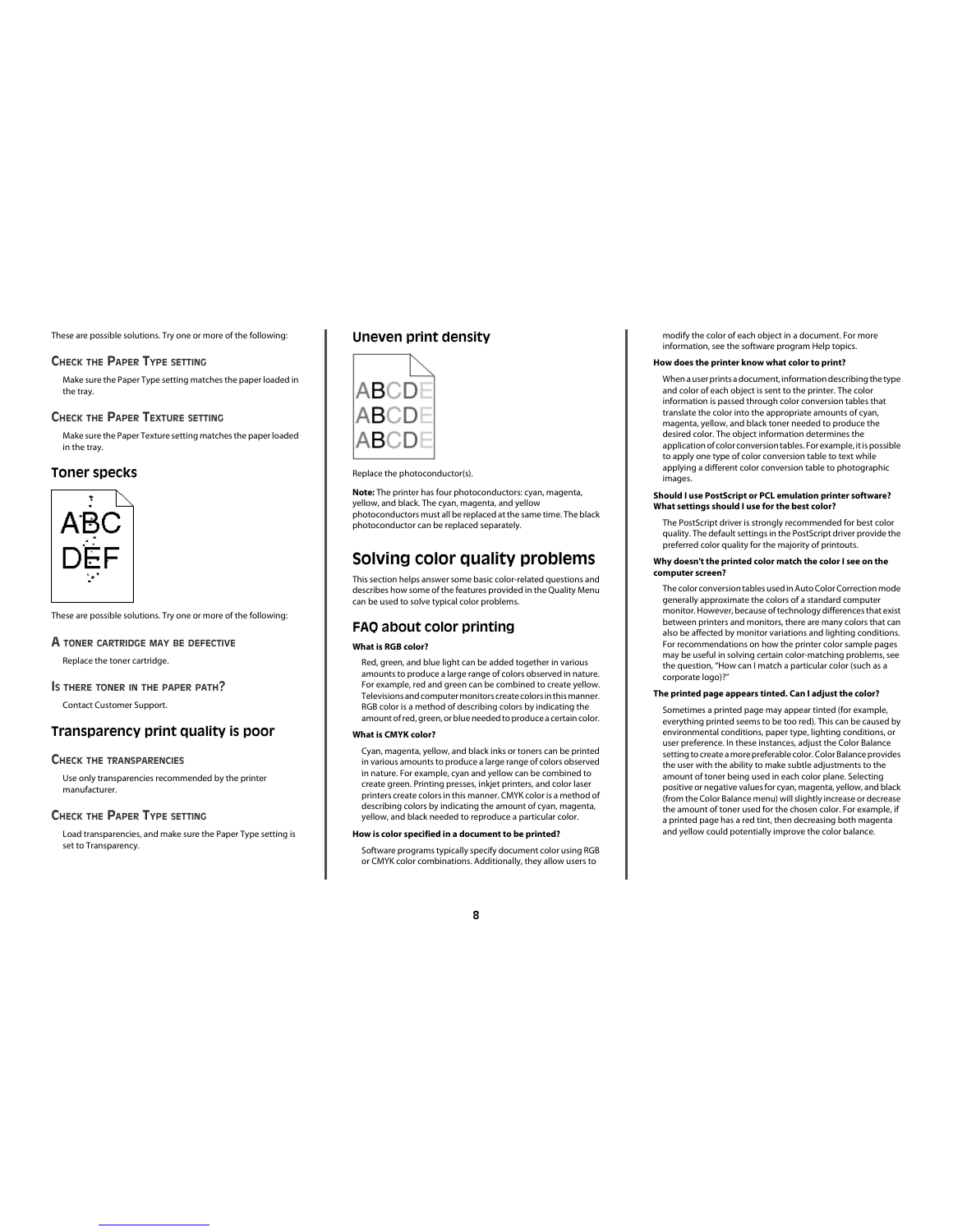#### **My color transparencies seem dark when they are projected. Is there anything I can do to improve the color?**

This problem most commonly occurs when projecting transparencies with reflective overhead projectors. To obtain the highest projected color quality, transmissive overhead projectors are recommended. If a reflective projector must be used, then adjusting the Toner Darkness setting to 1, 2, or 3 will lighten the transparency. Make sure to print on the recommended type of color transparencies.

#### **What is manual color correction?**

When manual color correction is enabled, the printer employs user-selected color conversion tables to process objects. However, Color Correction must be set to Manual, or no user-defined color conversion will be implemented. Manual color correction settings are specific to the type of object being printed (text, graphics, or images), and how the color of the object is specified in the software program (RGB or CMYK combinations).

#### **Notes:**

- **•** Manual color correction is not useful if the software program does not specify colors with RGB or CMYK combinations. It is also not effective in situations in which the software program or the computer operating system controls the adjustment of colors.
- **•** The color conversion tables—applied to each object when Color Correction is set to Auto—generate preferred colors for the majority of documents.

To manually apply a different color conversion table:

- **1** From the Quality menu, select **Color Correction**, and then select **Manual**.
- **2** From the Quality menu, select **Manual Color**, and then select the appropriate color conversion table for the affected object type.

#### **Manual Color menu**

| <b>Object type</b>                                            | <b>Color conversion tables</b>                                                                                                                                                                                                                                                                                                             |
|---------------------------------------------------------------|--------------------------------------------------------------------------------------------------------------------------------------------------------------------------------------------------------------------------------------------------------------------------------------------------------------------------------------------|
| RGB Image<br><b>RGB Text</b><br><b>RGB Graphics</b>           | • Vivid-Produces brighter, more<br>saturated colors and may be<br>applied to all incoming color<br>formats                                                                                                                                                                                                                                 |
|                                                               | sRGB Display-Produces an<br>output that approximates the<br>colors displayed on a computer<br>monitor. Black toner usage is<br>optimized for printing<br>photographs.                                                                                                                                                                      |
|                                                               | <b>Display-True Black-Produces</b><br>an output that approximates the<br>colors displayed on a computer<br>monitor. Uses only black toner to<br>create all levels of neutral gray.                                                                                                                                                         |
|                                                               | sRGB Vivid-Provides an increased<br>color saturation for the sRGB<br>Display color correction. Black<br>usage is optimized for printing<br>business graphics.                                                                                                                                                                              |
|                                                               | Off-No color correction is<br>implemented.                                                                                                                                                                                                                                                                                                 |
| <b>CMYK Image</b><br><b>CMYK Text</b><br><b>CMYK Graphics</b> | • US CMYK-Applies color<br>correction to approximate the<br>SWOP (Specifications for Web<br>Offset Publishing) color output.<br>Euro CMYK-Applies color<br>correction to approximated<br>EuroScale color output.<br>Vivid CMYK-Increases the color<br>saturation of the US CMYK color<br>correction setting.<br>Off-No color correction is |
|                                                               | implemented.                                                                                                                                                                                                                                                                                                                               |

**How can I match a particular color (such as a corporate logo)?**

From the printer Quality menu, nine types of Color Samples sets are available. These are also available from the Color Samples page of the Embedded Web Server. Selecting any sample set generates a multiple-page printout consisting of hundreds of colored boxes. Either a CMYK or RGB combination is located on each box, depending on the table selected. The observed color of each box is obtained by passing the CMYK or RGB combination labeled on the box through the selected color conversion table.

By examining Color Samples sets, a user can identify the box whose color is the closest to the desired color. The color combination labeled on the box can then be used for modifying the color of the object in a software program. For more information, see the software program Help topics. Manual color correction may be necessary to utilize the selected color conversion table for the particular object.

Selecting which Color Samples set to use for a particular color-matching problem depends on the Color Correction setting being used (Auto, Off, or Manual), the type of object being printed (text, graphics, or images), and how the color of the object is specified in the software program (RGB or CMYK combinations). When the printer Color Correction setting is set to Off, the color is based on the print job information; and no color conversion is implemented.

**Note:** The Color Samples pages are not useful if the software program does not specify colors with RGB or CMYK combinations. Additionally, certain situations exist in which the software program or the computer operating system adjusts the RGB or CMYK combinations specified in the program through color management. The resulting printed color may not be an exact match of the Color Samples pages.

#### **What are detailed Color Samples and how do I access them?**

Detailed Color Samples sets are available only through the Embedded Web Server of a network printer. A detailed Color Samples set contains a range of shades (displayed as colored boxes) that are similar to a user-defined RGB or CMYK value. The likeness of the colors in the set are dependent on the value entered in the RGB or CMYK Increment box.

To access a detailed Color Samples set from the Embedded Web Server:

- **1** Open a Web browser.
- **2** In the address bar, type the network printer IP address.
- **3** Click **Configuration**.
- **4** Click **Color Samples**.
- **5** Click **Detailed Options** to narrow the set to one color range.
- **6** When the Detailed Options page appears, select a color conversion table.
- **7** Enter the RGB or CMYK color number.